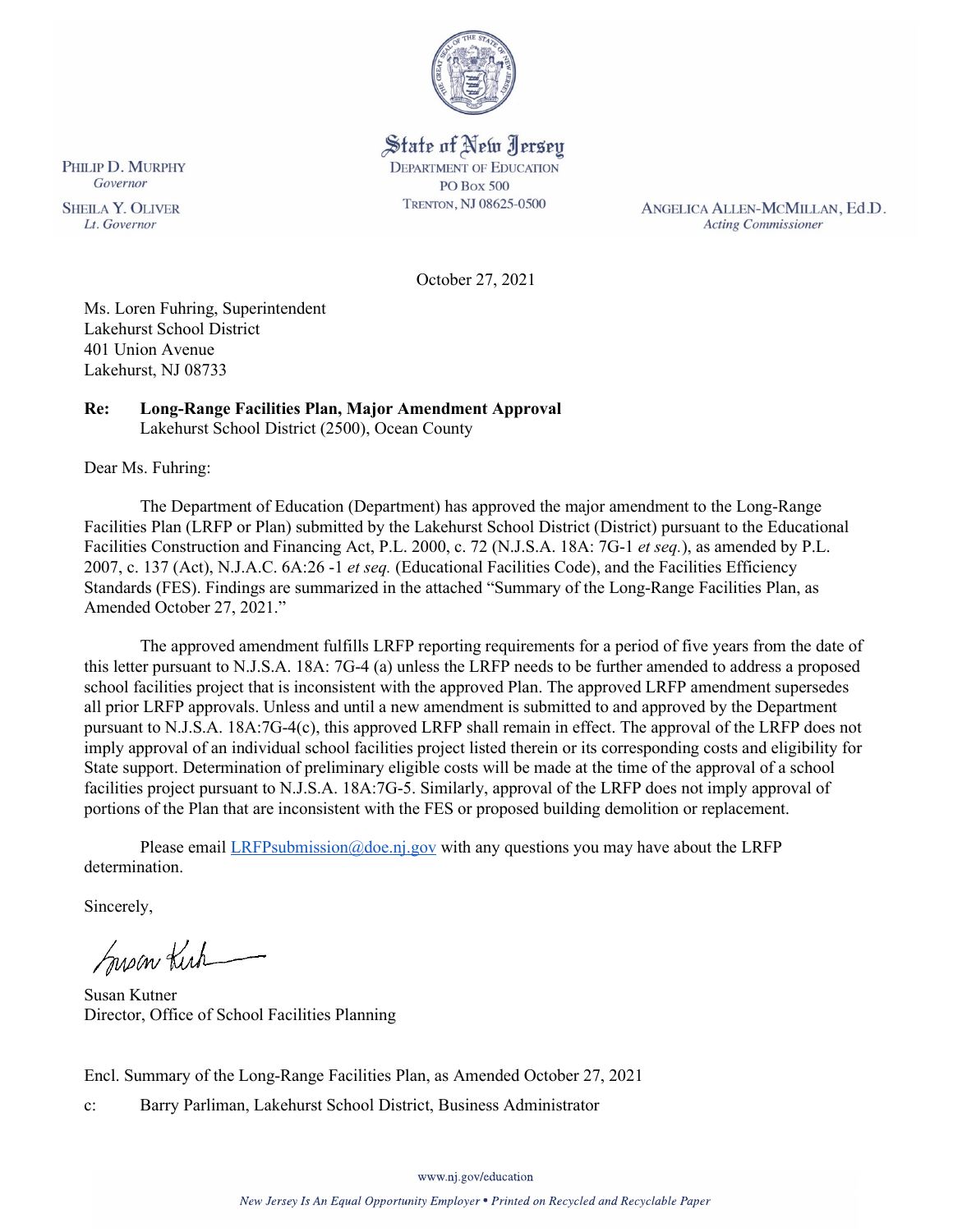## **Lakehurst School District (2500) Summary of the Long-Range Facilities Plan, as Amended October 27, 2021**

The Department of Education (Department) has completed its review of the major amendment to the Long-Range Facilities Plan (LRFP or Plan) submitted by the Lakehurst School District (District) pursuant to the Educational Facilities Construction and Financing Act, P.L. 2000, c. 72 (N.J.S.A. 18A: 7G-1 *et seq.*), as amended by P.L. 2007, c. 137 (Act), N.J.A.C. 6A:26-1 et seq. (Educational Facilities Code), and the Facilities Efficiency Standards (FES).

The following provides a summary of the District's approved amended LRFP. The summary is based on the standards set forth in the Act, the Educational Facilities Code, the FES, District-reported information in the Department's LRFP reporting system, and supporting documentation. The referenced reports in *italic* text are standard reports available on the Department's LRFP website.

## **1. Inventory Overview**

The District is classified as a Regular Operating District (ROD) for funding purposes. It provides services for students in grades PK-8.

The District identified existing and proposed schools, sites, buildings, rooms, and site amenities in its LRFP. Table 1 lists the number of existing and proposed district schools, sites, and buildings. Detailed information can be found in the *School Asset Inventory Report* and the *Site Asset Inventory Report.*

**As directed by the Department, school facilities projects that have received initial approval by the Department and have been approved by the voters, if applicable, are represented as "existing" in the LRFP.** Approved projects that include new construction and/or the reconfiguration/reassignment of existing program space are as follows: n/a.

| Category                                     | <b>Existing</b> | <b>Proposed</b> |
|----------------------------------------------|-----------------|-----------------|
| Number of Schools (assigned DOE school code) |                 |                 |
| Number of School Buildings <sup>1</sup>      |                 |                 |
| Number of Non-School Buildings <sup>2</sup>  |                 |                 |
| Number of Vacant Buildings                   |                 |                 |
| Number of Sites                              |                 |                 |

#### **Table 1: Number of Schools, School Buildings, and Sites**

Based on the existing facilities inventory submitted by the District:

- Schools using leased buildings (short or long-term):  $n/a$
- Schools using temporary classroom units (TCUs), excluding TCUs supporting construction: n/a
- Vacant/unassigned school buildings:  $n/a$

*<sup>1</sup>* Includes district-owned buildings and long-term leases serving students in district-operated programs

<sup>&</sup>lt;sup>2</sup> Includes occupied district-owned buildings not associated with a school, such as administrative buildings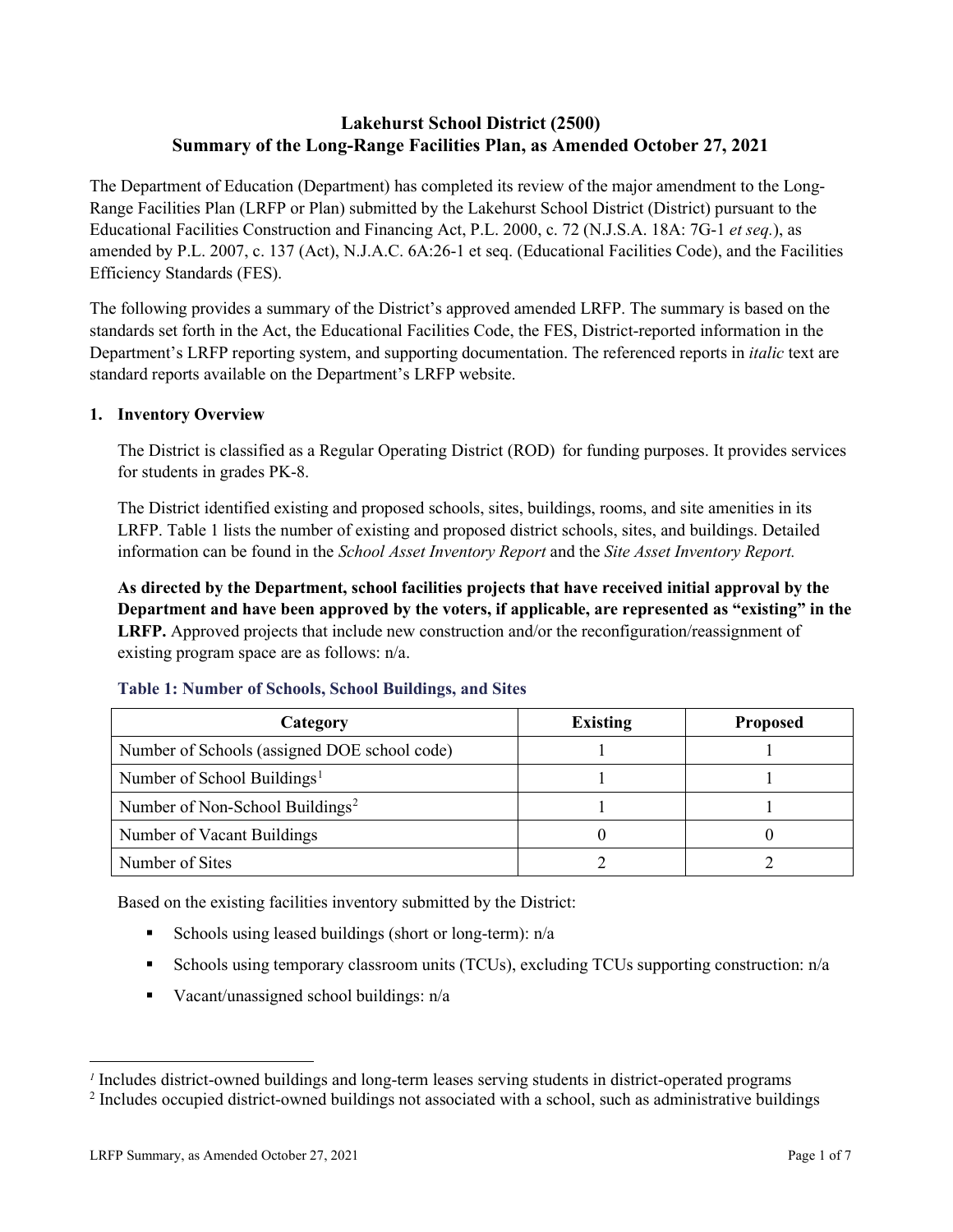Findings:

The Department has determined that the proposed inventory is adequate for approval of the District's LRFP amendment. However, the LRFP determination does not imply approval of an individual school facilities project listed within the LRFP; the District must submit individual project applications for project approval.

## **2. District Enrollments**

The District determined the number of students, or "proposed enrollments," to be accommodated for LRFP planning purposes on a district-wide basis and in each school.

The Department minimally requires the submission of a standard cohort-survival projection using historic enrollment data from the Application for School State Aid (ASSA) or NJ Smart. The cohort-survival method projection method forecasts future students based upon the survival of the existing student population as it moves from grade to grade. A survival ratio of less than 1.00 indicates a loss of students, while a survival ratio of more than 1.00 indicates the class size is increasing. For example, if a survival ratio tracking first to second grade is computed to be 1.05, the grade size is increasing by 5% from one year to the next. The cohort-survival projection methodology works well for communities with stable demographic conditions. Atypical events impacting housing or enrollments, such as an economic downturn that halts new housing construction or the opening of a charter or private school, typically makes a cohort-survival projection less reliable.

## **Proposed enrollments are based on a standard cohort-survival enrollment projection.**

Adequate supporting documentation was submitted to the Department to justify the proposed enrollments. Table 2 provides a comparison of existing and projected enrollments. All totals include special education students.

|                              | <b>Existing Enrollments</b> | <b>District Proposed Enrollments</b> |
|------------------------------|-----------------------------|--------------------------------------|
| <b>Grades</b>                | 2020-21                     | 2025-26                              |
| PK (excl. private providers) | 62                          | 90                                   |
| Grades K to 5                | 210                         | 193                                  |
| Grades 6 to 8                | 105                         | 83                                   |
| Grades 9 to 12               |                             |                                      |
| <b>Totals PK to 12</b>       | 377                         | 366                                  |

# **Table 2: Enrollments**

Findings:

The Department has determined the District's proposed enrollments to be acceptable for approval of the District's LRFP amendment. The Department will require a current enrollment projection at the time an application for a school facilities project is submitted incorporating the District's most recent enrollments in order to verify that the LRFP's planned capacity is appropriate for the updated enrollments.

## **3. District Practices Capacity**

Based on information provided in the room inventories, District Practices Capacity was calculated for each school building to determine whether adequate capacity is proposed for the projected enrollments based on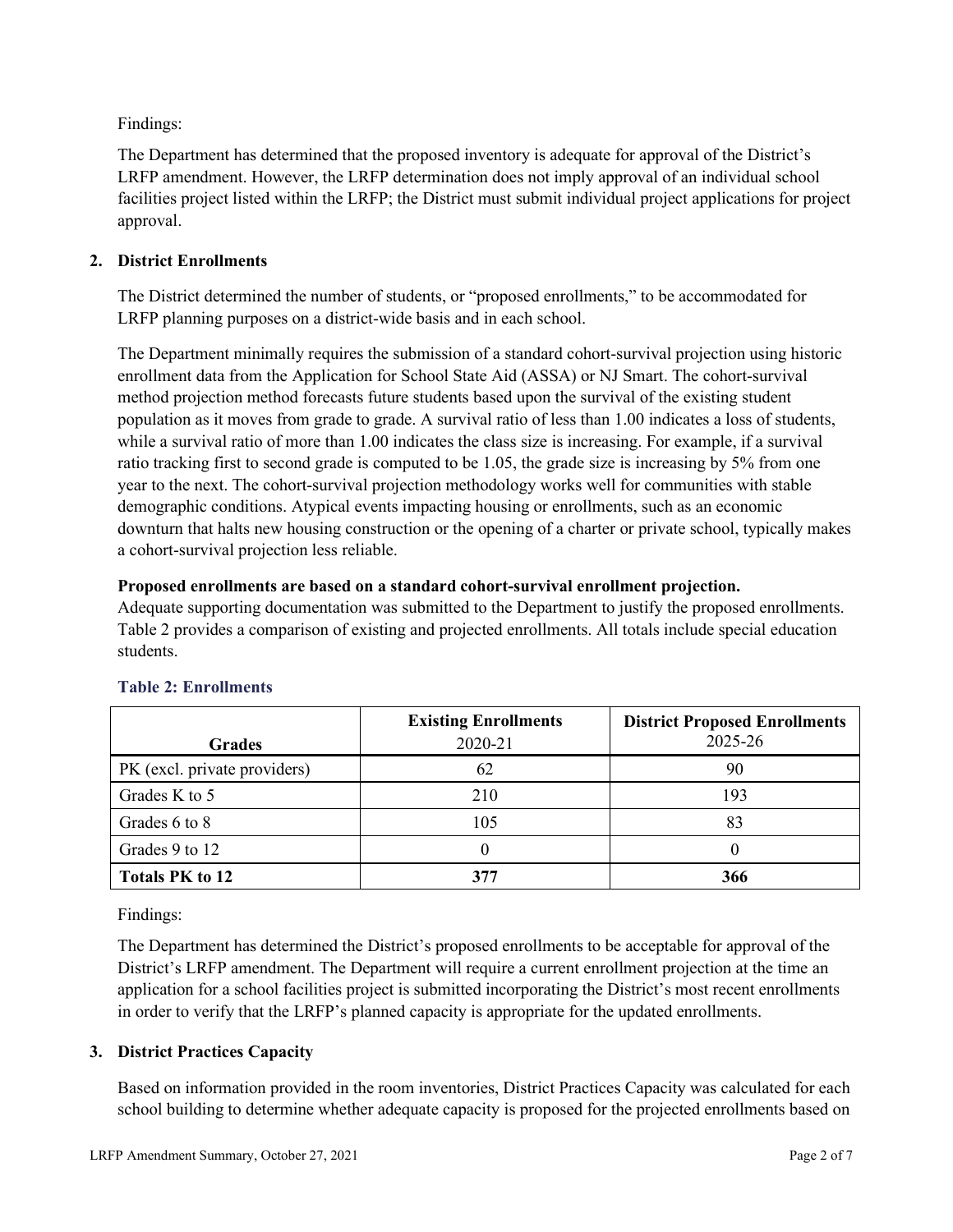district scheduling and class size practices. The capacity totals assume instructional buildings can be fully utilized regardless of school sending areas, transportation, and other operational issues. The calculations only consider district-owned buildings and long-term leases; short term leases and temporary buildings are excluded. **A capacity utilization factor of 90% for classrooms serving grades K-8 and 85% for classrooms serving grades 9-12 is applied in accordance with the FES.** No capacity utilization factor is applied to preschool classrooms.

In certain cases, districts may achieve adequate District Practices Capacity to accommodate enrollments but provide inadequate square feet per student in accordance with the FES, resulting in educational adequacy issues and "Unhoused Students." Unhoused students are considered in the "Functional Capacity" calculations used to determine potential State support for school facilities projects and are analyzed in Section 4.

Table 3 provides a summary of proposed enrollments and existing and proposed District-wide capacities. Detailed information can be found in the LRFP website reports titled *FES and District Practices Capacity Report, Existing Rooms Inventory Report, and Proposed Rooms Inventory Report.*

| <b>Grades</b>              | <b>Proposed</b><br><b>Enrollments</b> | <b>Existing</b><br><b>District</b><br><b>Practices</b><br>Capacity | <b>Existing</b><br>Deviation* | <b>Proposed</b><br><b>District</b><br><b>Practices</b><br>Capacity | <b>Proposed</b><br>Deviation* |
|----------------------------|---------------------------------------|--------------------------------------------------------------------|-------------------------------|--------------------------------------------------------------------|-------------------------------|
| Elementary ( $PK$ to 5)    | 283                                   | 288.10                                                             | 5.10                          | 288.10                                                             | 5.10                          |
| Middle $(6 \text{ to } 8)$ | 83                                    | 84.50                                                              | 1.50                          | 84.50                                                              | 1.50                          |
| High $(9 \text{ to } 12)$  | 0                                     | 0.00                                                               | 0.00                          | 0.00                                                               | 0.00                          |
| <b>District Totals</b>     | 366                                   | 372.60                                                             | 6.60                          | 372.60                                                             | 6.60                          |

## **Table 3: District Practices Capacity Analysis**

*\* Positive numbers signify surplus capacity; negative numbers signify inadequate capacity. Negative values for District Practices capacity are acceptable for approval if proposed enrollments do not exceed 100% capacity utilization.*

Considerations:

- Based on the proposed enrollments and existing room inventories, the District is projected to have inadequate capacity for the following grade groups, assuming all school buildings can be fully utilized (100% capacity utilization): n/a
- Adequate justification has been provided by the District if the proposed capacity for a school significantly deviates from the proposed enrollments. Generally, surplus capacity is acceptable for LRFP approval if additional capacity is not proposed through new construction.

## Findings:

The Department has determined that proposed District capacity, in accordance with the proposed enrollments, is adequate for approval of the District's LRFP amendment. The Department will require a current enrollment projection at the time an application for a school facilities project is submitted, incorporating the District's most recent Fall Enrollment Report, in order to verify that the LRFP's planned capacity meets the District's updated enrollments.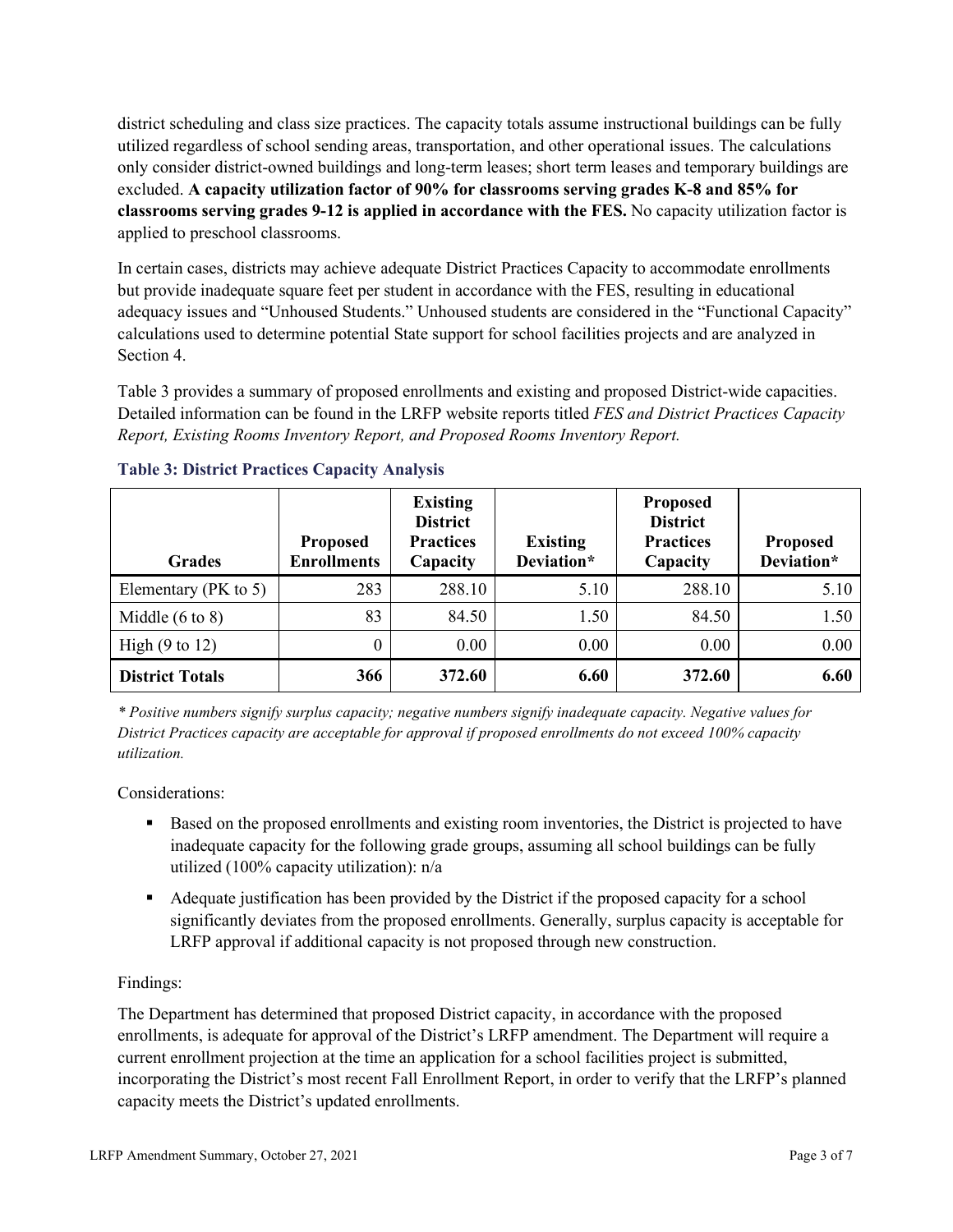#### **4. New Construction Funding Eligibility**

*Functional Capacity* was calculated and compared to the proposed enrollments to provide a **preliminary estimate** of Unhoused Students and new construction funding eligibility. **A final determination will be made at the time of project application approval.**

*Functional Capacity* is the adjusted gross square footage of a school building *(total gross square feet minus excluded space)* divided by the minimum area allowance per full-time equivalent student for the grade level contained therein. *Unhoused Students* is the number of students projected to be enrolled in the District that exceeds the Functional Capacity of the District's schools pursuant to N.J.A.C. 6A:26-2.2(c). *Excluded Square Feet* includes (1) square footage exceeding the FES for any pre-kindergarten, kindergarten, general education, or self-contained special education classroom; (2) grossing factor square footage *(corridors, stairs, mechanical rooms, etc.)* that exceeds the FES allowance, and (3) square feet proposed to be demolished or discontinued from use. Excluded square feet may be revised during the review process for individual school facilities projects.

Table 4 provides a preliminary assessment of the Functional Capacity, Unhoused Students, and Estimated Maximum Approved Area for Unhoused Students for each FES grade group. The calculations exclude temporary facilities and short-term leased buildings. School buildings proposed for whole or partial demolition or reassignment to a non-school use are excluded from the calculations pending project application review. If a building is proposed to be reassigned to a different school, the square footage is applied to the proposed grades after reassignment. Buildings that are not assigned to a school are excluded from the calculations. In addition, only preschool students eligible for state funding (former ECPA students) are included. Detailed information concerning the calculations can be found in the *Functional Capacity and Unhoused Students Report* and the *Excluded Square Footage Report.*

| Category                                     | $PK/K$ to 5 | 6 to 8   | 9 to 12  | <b>Total</b> |
|----------------------------------------------|-------------|----------|----------|--------------|
| Eligible PK /K-12 Proposed Enrollments       | 283         | 83       | 0        |              |
| FES Area Allowance (SF/student)              | 125.00      | 134.00   | 151.00   |              |
| <b>Prior to Completion of Proposed Work:</b> |             |          |          |              |
| <b>Existing Gross Square Feet</b>            | 44,080      | 12,928   | $\theta$ | 57,008       |
| <b>Adjusted Gross Square Feet</b>            | 43,189      | 12,667   | $\theta$ | 55,856       |
| <b>Adjusted Functional Capacity</b>          | 345.51      | 99.71    | 0.00     |              |
| <b>Unhoused Students</b>                     | 0.00        | 0.00     | 0.00     |              |
| Est. Max. Area for Unhoused Students         | 0.00        | 0.00     | 0.00     |              |
| <b>After Completion of Proposed Work:</b>    |             |          |          |              |
| Gross Square Feet                            | 44,080      | 12,928   | $\theta$ | 57,008       |
| New Gross Square Feet                        | $\theta$    | $\theta$ | $\theta$ | $\theta$     |
| <b>Adjusted Gross Square Feet</b>            | 43,189      | 12,667   | $\Omega$ | 55,856       |
| <b>Functional Capacity</b>                   | 345.51      | 99.71    | 0.00     |              |
| <b>Unhoused Students after Construction</b>  | 0.00        | 0.00     | 0.00     |              |
| Est. Max. Area Remaining                     | 0.00        | 0.00     | 0.00     |              |

#### **Table 4: Estimated Maximum Approved Area for Unhoused Students**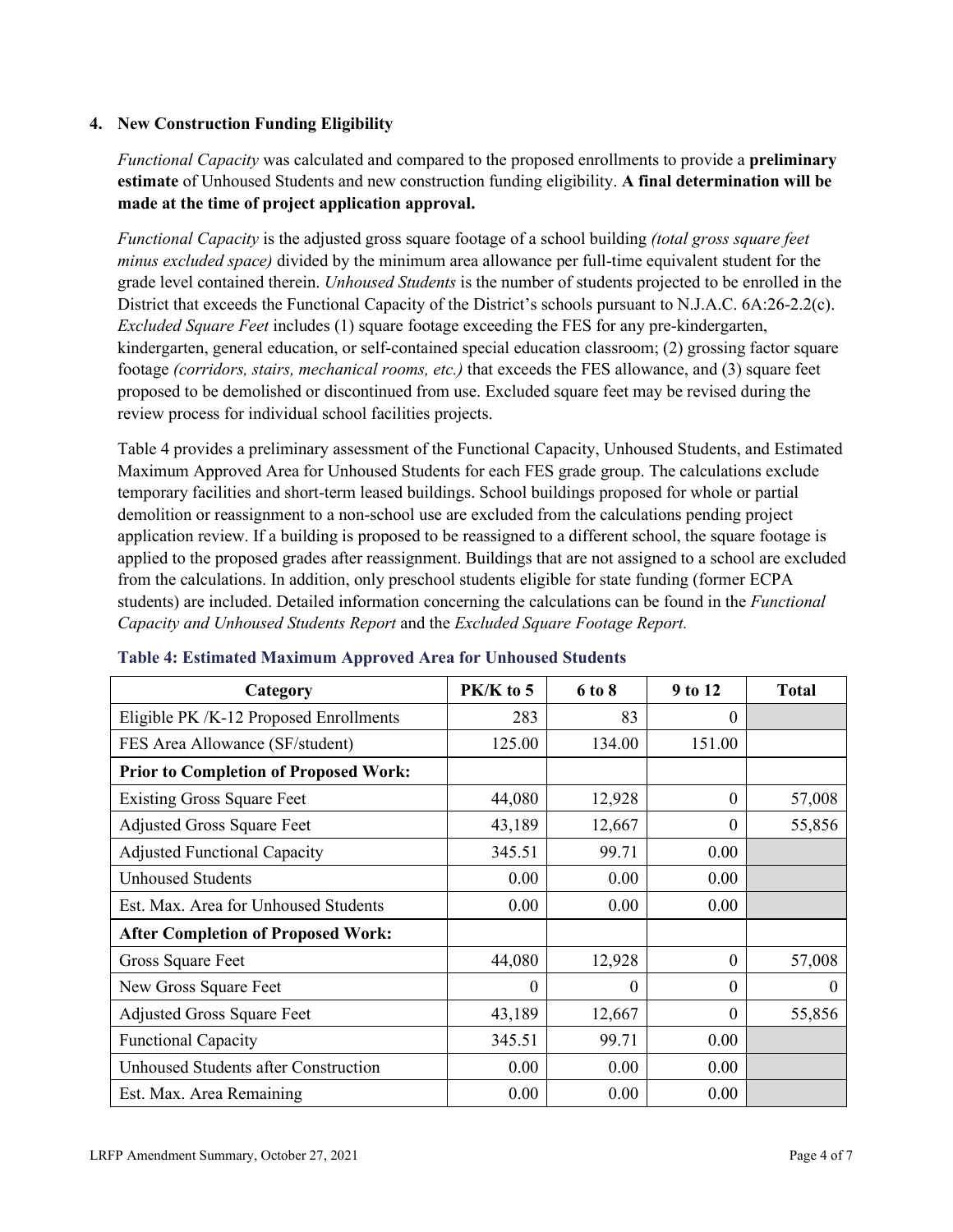Facilities used for non-instructional or non-educational purposes are ineligible for State support under the Act. However, projects for such facilities shall be reviewed by the Department to determine whether they are consistent with the District's LRFP and whether the facility, if it is to house students (full or part time) conforms to educational adequacy requirements. These projects shall conform to all applicable statutes and regulations.

Estimated costs represented in the LRFP by the District are for capital planning purposes only. The estimates are not intended to represent preliminary eligible costs or final eligible costs of approved school facilities projects.

Considerations:

- The District does not have approved projects pending completion, as noted in Section 1, that impact the Functional Capacity calculations.
- **The Functional Capacity calculations** *exclude* square feet proposed for demolition or discontinuation for the following FES grade groups and school buildings pending a feasibility study and project review: n/a.
- Based on the preliminary assessment, the District has Unhoused Students prior to the completion of proposed work for the following FES grade groups: n/a.
- New construction is proposed for the following FES grade groups: n/a.
- Proposed new construction exceeds the estimated maximum area allowance for Unhoused Students prior to the completion of the proposed work for the following grade groups: n/a.
- The District, based on the preliminary LRFP assessment, will not have Unhoused Students after completion of the proposed LRFP work. If the District is projected to have Unhoused Students, adequate justification has been provided to confirm educational adequacy in accordance with Section 6 of this determination.

## Findings:

Functional Capacity and Unhoused Students calculated in the LRFP are preliminary estimates. Preliminary Eligible Costs (PEC) and Final Eligible Costs (FEC) will be included in the review process for specific school facilities projects. A feasibility study undertaken by the District is required if building demolition or replacement is proposed per N.J.A.C. 6A:26-2.3(b)(10).

# **5. Proposed Work**

The District assessed program space, capacity, and physical plant deficiencies to determine corrective actions. Capital maintenance, or *"system actions,"* address physical plant deficiencies due to operational, building code, and /or life cycle issues. Inventory changes, or *"inventory actions,*" add, alter, or eliminate sites, site amenities, buildings, and/or rooms.

The Act (N.J.S.A. 18A:7G-7b) provides that all school facilities shall be deemed suitable for rehabilitation unless a pre-construction evaluation undertaken by the District demonstrates to the satisfaction of the Commissioner that the structure might pose a risk to the safety of the occupants even after rehabilitation or that rehabilitation is not cost-effective. Pursuant to N.J.A.C. 6A:26-2.3(b)(10), the Commissioner may identify school facilities for which new construction is proposed in lieu of rehabilitation for which it appears from the information presented that new construction is justified, provided, however, that for such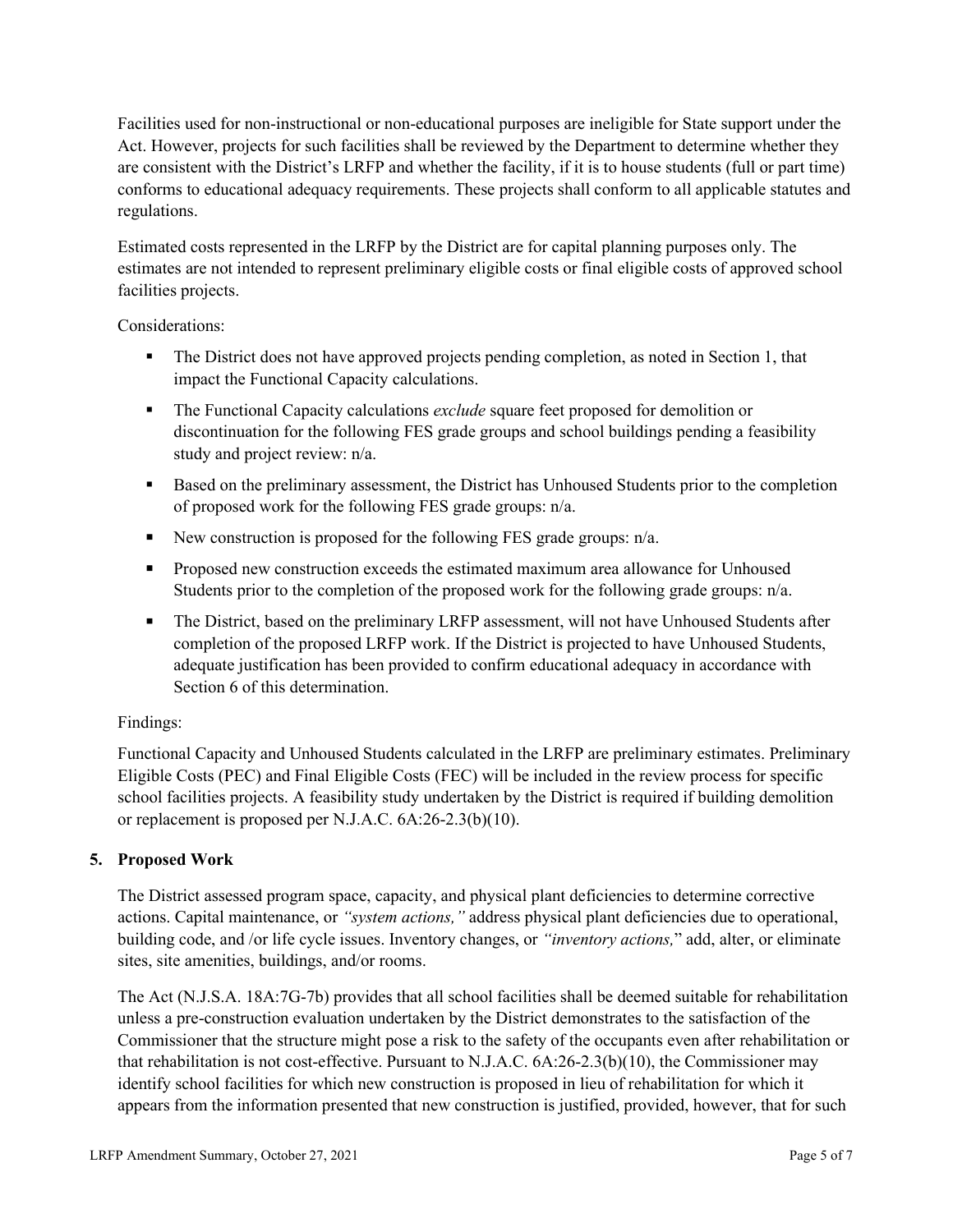school facilities so identified, the District must submit a feasibility study as part of the application for the specific school facilities project. The cost of each proposed building replacement is compared to the cost of additions or rehabilitation required to eliminate health and safety deficiencies and to achieve the District's programmatic model.

Table 5 lists the scope of work proposed for each school based on the building(s) serving their student population. Proposed inventory changes are described in the LRFP website reports titled *"School Asset Inventory Report and "Proposed Room Inventory Report."* Information concerning proposed systems work, or capital maintenance can be found in the "LRFP Systems Action Summary Report."

With the completion of the proposed work, the following schools are proposed to be eliminated: n/a; the following schools are proposed to be added: n/a.

| <b>Proposed Scope of Work</b>                                                                  | <b>Applicable Schools</b>         |
|------------------------------------------------------------------------------------------------|-----------------------------------|
| <b>Renovation only</b> (no new construction)                                                   |                                   |
| System actions only (no inventory actions)                                                     | Lakehurst Elementary School (050) |
| Existing inventory actions only (no systems actions)                                           | n/a                               |
| Systems and inventory changes                                                                  | n/a                               |
| <b>New construction</b>                                                                        |                                   |
| Building addition only (no systems actions)                                                    | n/a                               |
| Renovation and building addition (system, existing<br>inventory, and new construction actions) | n/a                               |
| New building on existing site                                                                  | n/a                               |
| New building on new or expanded site                                                           | n/a                               |
| Site and building disposal (in addition to above scopes)                                       |                                   |
| Partial building demolition                                                                    | n/a                               |
| Whole building demolition                                                                      | n/a                               |
| Site and building disposal or discontinuation of use                                           | n/a                               |

#### **Table 5: School Building Scope of Work**

Findings:

The Department has determined that the proposed work is adequate for approval of the District's LRFP amendment. However, Department approval of proposed work in the LRFP does not imply the District may proceed with a school facilities project. The District must submit individual project applications with cost estimates for Department project approval. Both school facilities project approval and other capital project review require consistency with the District's approved LRFP.

## **6. Proposed Room Inventories and the Facilities Efficiency Standards**

The District's proposed school buildings were evaluated to assess general educational adequacy in terms of compliance with the FES area allowance pursuant to N.J.A.C. 6A:26-2.2 and 2.3.

District schools proposed to provide less square feet per student than the FES after the completion of proposed work as indicated in Table 5 are as follows: n/a